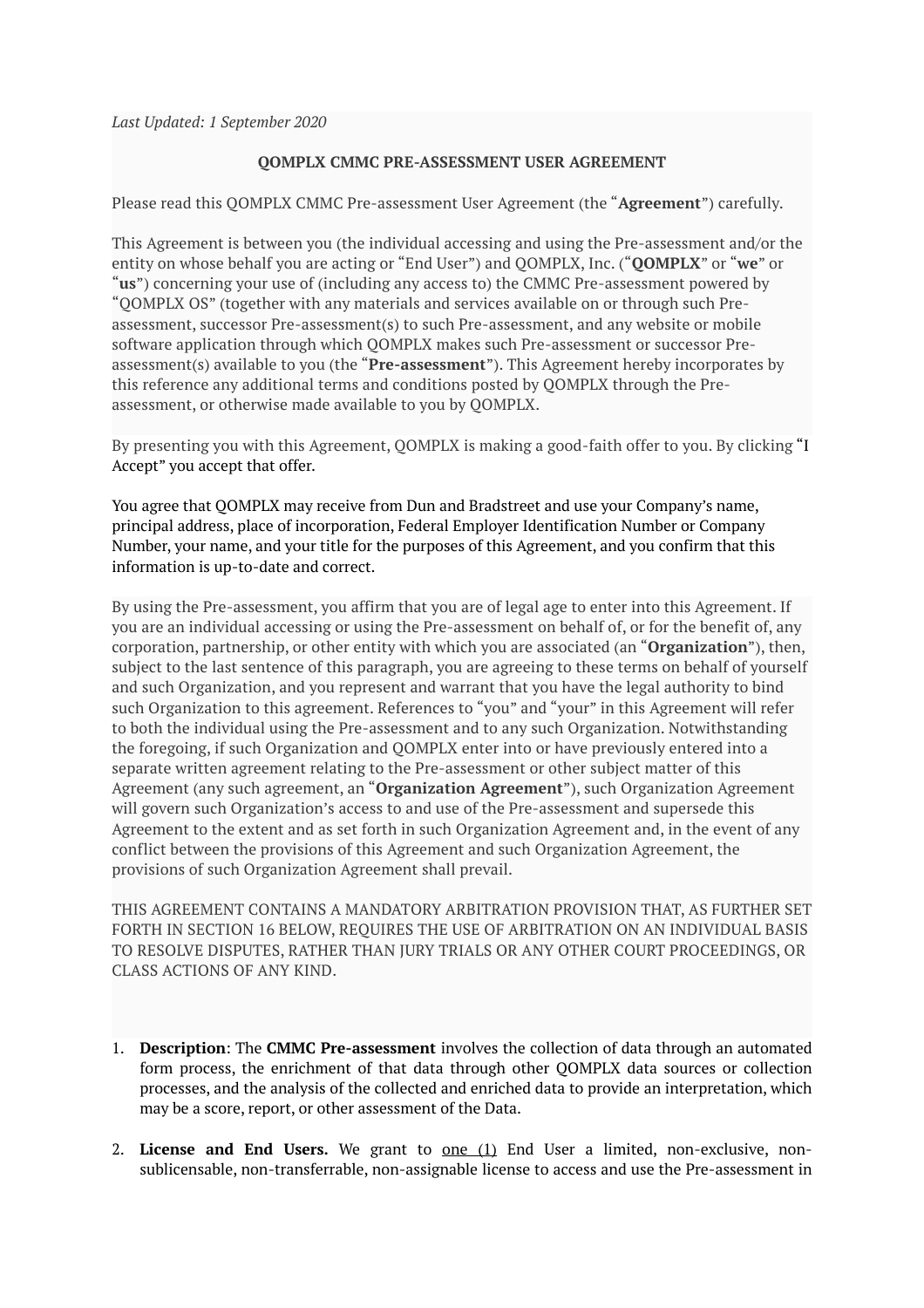object code during the Term and subject to this Agreement. An "**End User**" may be you, your employee, independent contractor, or other third party whom you have authorized to access and use the Pre-assessment on your behalf under this Agreement. You shall cause each End User to comply with the terms of this Agreement when accessing or using the Pre-assessment and shall be responsible for any breach of this Agreement by an End User, which shall be deemed your breach of this Agreement. If you become aware of any breach of this Agreement by an End User, you shall immediately terminate such End User's access to the Pre-assessment and promptly notify QOMPLX of such breach.

- 3. **Fee and Payment Terms**. The fee for your subscription to the Pre-assessment ("**Fee**"), as set forth on the main web page, is payable at the time of subscription in U.S. currency, without setoff or counterclaim, and without any deduction or withholding.
- **4. Taxes**. All Fees are exclusive of applicable taxes and duties. You must provide any information regarding tax liability that we reasonably request. If you are legally entitled to an exemption from any sales, use, or similar transaction tax, you are responsible for providing us with legallysufficient tax exemption certificates for each taxing jurisdiction. We will apply the tax exemption certificates to charges under your account only after we receive valid and proper tax exemption certificates. If any deduction or withholding is required by applicable law, you shall notify us and shall pay us any additional amounts necessary to ensure that the net amount that we receive, after any deduction and withholding, equals the amount that we would have received if no deduction or withholding had been required. Additionally, you shall provide us with documentation showing that the withheld and deducted amounts have been paid to the relevant taxing authority.
- 5. **Term**. The term of this Agreement will commence on your date of payment ("**Effective Date**") and will remain in effect for one year ("**Initial Subscription Term**"). The Subscription may be renewed for one or more additional years (each a "**Renewal Term**") upon receipt of the Fee for that Renewal Term.
- 6. **Termination.** This Agreement is effective until terminated. QOMPLX may immediately terminate this Agreement without penalty or liability if continuing to perform under this Agreement could, in QOMPLX's sole and absolute judgment, result in QOMPLX's noncompliance with any applicable law, rule, or regulation, in each case as in effect from time to time. QOMPLX may terminate or suspend your use of the Pre-assessment at any time and without prior notice, for any reason, including if QOMPLX believes that you have violated or acted inconsistently with the letter or spirit of this Agreement. Upon any such termination or suspension (or any termination of this Agreement), your right to use the Pre-assessment will immediately cease, and QOMPLX may, without liability to you or any third party, immediately deactivate or delete your user name, password, and account, and all associated materials, without any obligation to provide any further access to such materials. Sections 2 through 8 and 10 through 19 will survive any termination of this Agreement.
- 7. **Changes.** We may limit the Pre-assessment's availability at any time, in whole or in part, to any person, geographic area or jurisdiction that we choose. We may change this Agreement from time to time by notifying you of such changes by any reasonable means, including by posting a revised Agreement through the Pre-assessment. Any such changes will not apply to any dispute between you and us arising prior to the date on which we posted the revised Agreement incorporating such changes, or otherwise notified you of such changes.

Your use of the Pre-assessment following any changes to this Agreement will constitute your acceptance of such changes. The "*Last Updated*" legend above indicates when this Agreement was last changed. We may, at any time and without liability, modify or discontinue all or part of the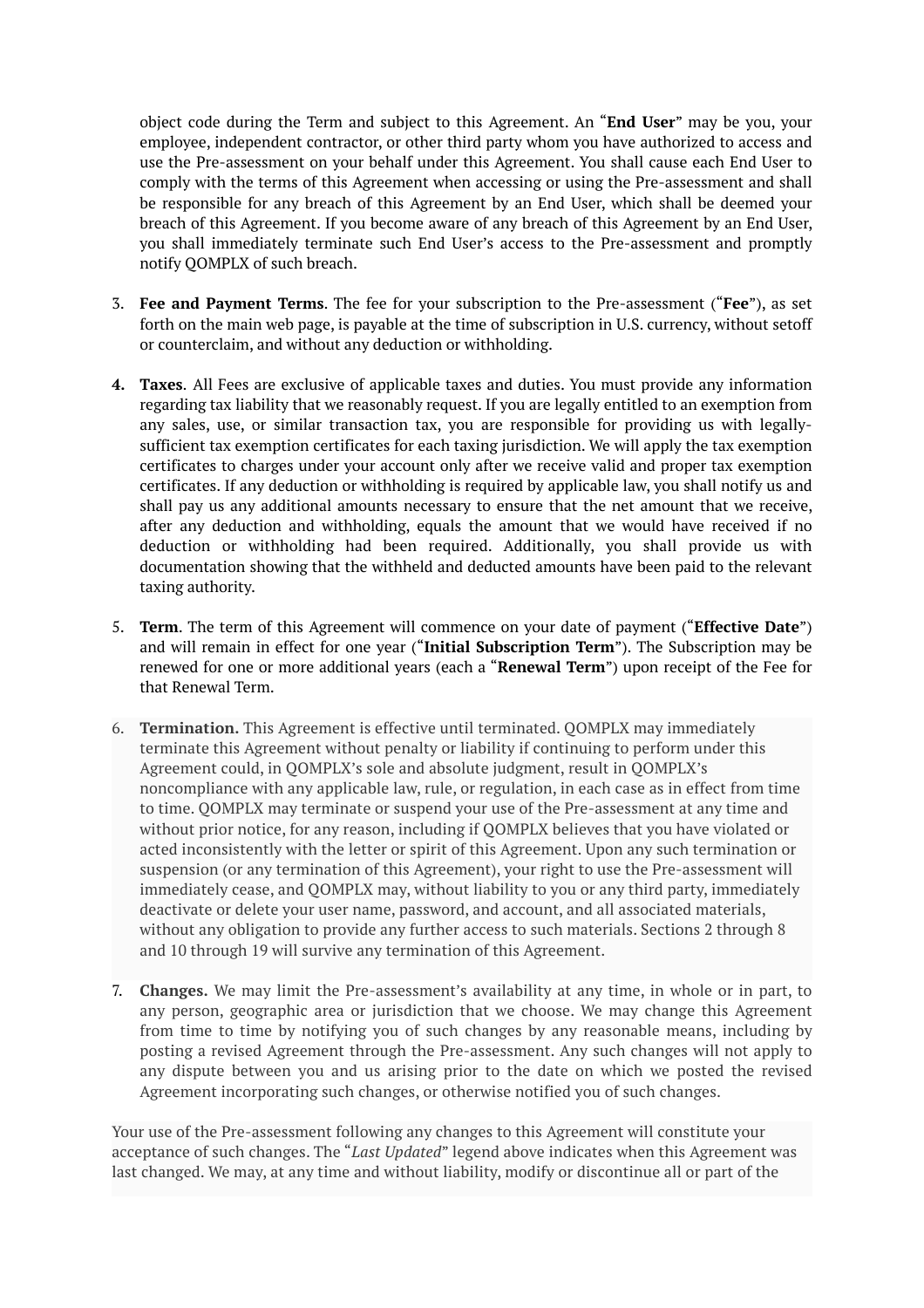Pre-assessment (including access to the Pre-assessment via any third-party links); charge, modify or waive any fees required to use the Pre-assessment; or offer opportunities to some or all Preassessment users.

- 8. **Registration, Usernames, and Passwords.** You may need to register or otherwise establish an account to use all or part of the Pre-assessment. We may reject, or require that you change, any username, password, or other information that you provide to us in registering or otherwise establishing an account. Your username and password are for your personal use only and should be kept confidential. You must not provide your username and password to any other person or entity for purposes of accessing or using the Pre-assessment. You, and not QOMPLX, are responsible for any use, misuse, or loss of your username or password, and you must promptly notify us of any confidentiality breach or unauthorized use of your username or password, or your account. You must not, directly or indirectly, allow any other person or entity to use your account to access or use the Pre-assessment.
- 9. **Supporting Hardware**. You are responsible for obtaining, maintaining, and paying for all hardware and all telecommunications and other services needed to use the Pre-assessment.
- **10. Restrictions.** In connection with the Pre-assessment, you agree not to:
	- 10.1. Post, transmit, or otherwise make available through or in connection with the Preassessment any materials that are or may be: (a) threatening, harassing, degrading, hateful or intimidating, or otherwise fail to respect the rights and dignity of others; (b) defamatory, libelous, fraudulent, or otherwise tortious; (c) obscene, indecent, pornographic, or otherwise objectionable; or (d) protected by copyright, trademark, trade secret, right of publicity or privacy or any other proprietary right, without the express prior written consent of the applicable owner.
	- 10.2. Post, transmit, or otherwise make available through or in connection with the Preassessment any virus, worm, Trojan horse, Easter egg, time bomb, spyware, or other computer code, file, or program that is or is potentially harmful or invasive or intended to damage or hijack the operation of, or to monitor the use of, any hardware, software, or equipment (each, a "Virus").
	- 10.3. Use the Pre-assessment for any commercial purpose, including using the Pre-assessment for or in connection with any facility management, service bureau, or time-sharing purposes, services, or arrangements, or otherwise use the Pre-assessment for processing data or other information on behalf of any third party.
	- 10.4. Use the Pre-assessment for any purpose that is fraudulent or otherwise tortious or unlawful.
	- 10.5. Harvest or collect information about users of the Pre-assessment.
	- 10.6. Engage in any activity that materially interferes with or disrupts the operation of the Preassessment or the servers or networks used to make the Pre-assessment available, including by hacking or defacing any portion of the Pre-assessment; or violate any requirement, procedure, or policy of such servers or networks.
	- 10.7. Restrict or inhibit any other person from using the Pre-assessment.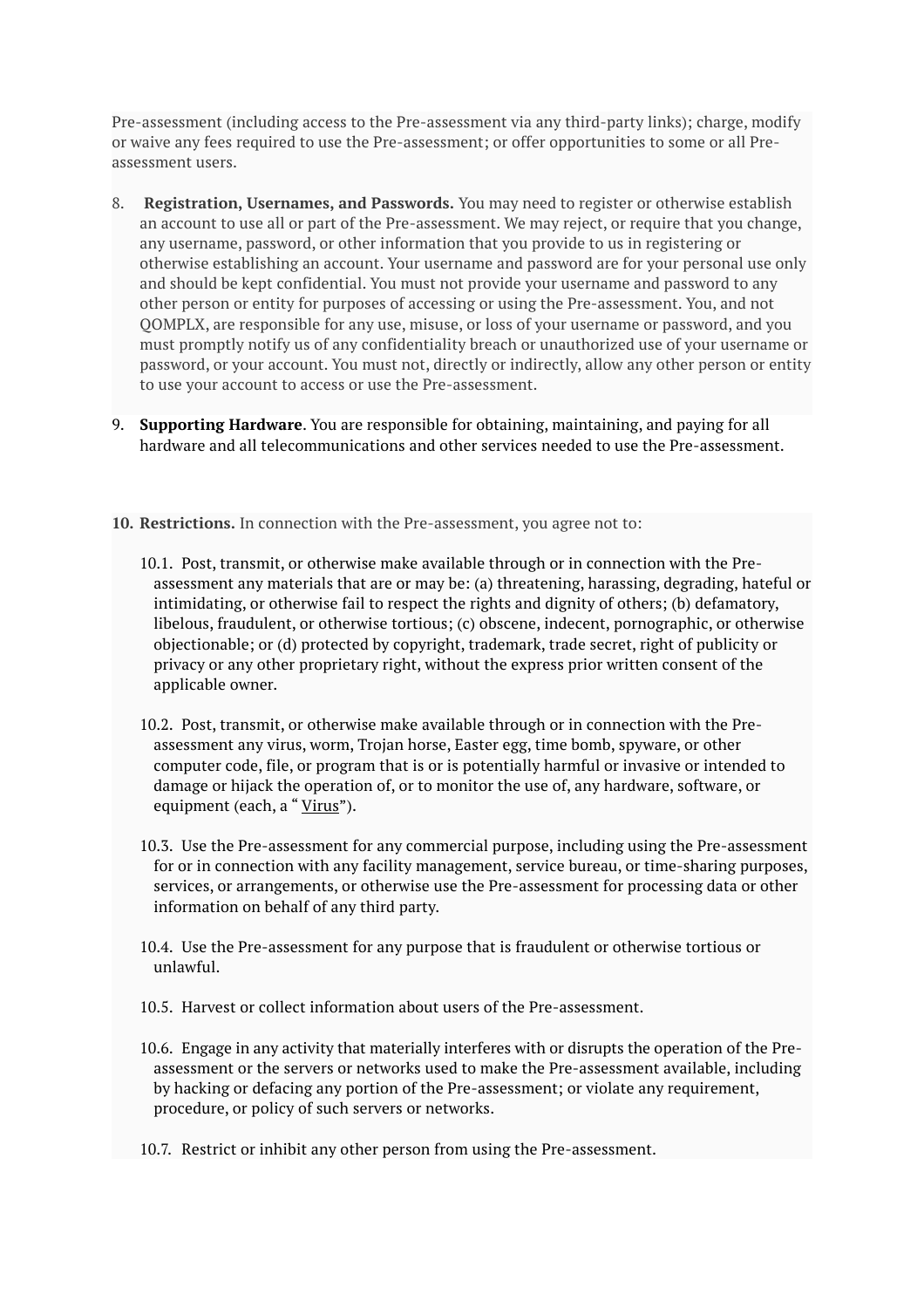- 10.8. Access or use the Platform in a way intended to avoid incurring fees or exceeding usage limits set forth in the applicable Pricing Schedule;
- 10.9. Resell or sublicense the Platform or use the Platform to offer commercial services to third parties
- 10.10.Work around any technical limitations in the Platform;
- 10.11.Perform, or release the results of, benchmark tests or other comparisons of the Platform with other programs or services.
- 10.12.Reproduce, modify, adapt, translate, create derivative works of, sell, rent, lease, loan, timeshare, distribute, or otherwise exploit any portion of (or any use of) the Pre-assessment except as expressly authorized herein, without QOMPLX's express prior written consent.
- 10.13.Reverse engineer, decompile, or disassemble any portion of the Pre-assessment, except where such restriction is expressly prohibited by applicable law.
- 10.14.Remove or alter any copyright, trademark, or other proprietary rights notice on the Preassessment.
- 10.15.Frame or mirror any portion of the Pre-assessment, or otherwise incorporate any portion of the Pre-assessment into any product or service, without QOMPLX's express prior written consent.
- 10.16.Systematically download and store Pre-assessment content.
- 10.17.Use any robot, spider, site search/retrieval application, or other manual or automatic device to retrieve, index, "scrape," "data mine" or otherwise gather Pre-assessment content, or reproduce or circumvent the navigational structure or presentation of the Pre-assessment, without QOMPLX's express prior written consent.

If you violate these rules, you do so at your own risk, accept full responsibility for any negative consequences that may follow, and release QOMPLX from any and all liability of any kind resulting from such violation.

- 11. **Monitoring.** We may (but have no obligation to) monitor, evaluate, alter, or remove Submissions before or after they appear on the Pre-assessment, or analyze your access to or use of the Pre-assessment. We may disclose information regarding your access to and use of the Pre-assessment, and the circumstances surrounding such access and use, to anyone in connection with performing services for you, in connection with operating the Pre-assessment, or for analytic, statistical, security, quality control, and similar purposes (including in aggregate form, e.g., to analyze systems performance).
- 12. **Compliance with Applicable Laws**. Any use of the Pre-assessment is at your own risk, that you must comply with all applicable laws, rules, and regulations in doing so, and that this Agreement is subject to the terms and conditions of the Uniform Electronic Transactions Act of 1999.
- 13. **Information Submitted Through the Pre-assessment.** Your submission of information through the Pre-assessment is governed by the Privacy Policy located at [https://](https://www.qomplx.com/privacy-policy/) [www.qomplx.com/privacy-policy/](https://www.qomplx.com/privacy-policy/) (the "**Privacy Policy**"). You represent and warrant that any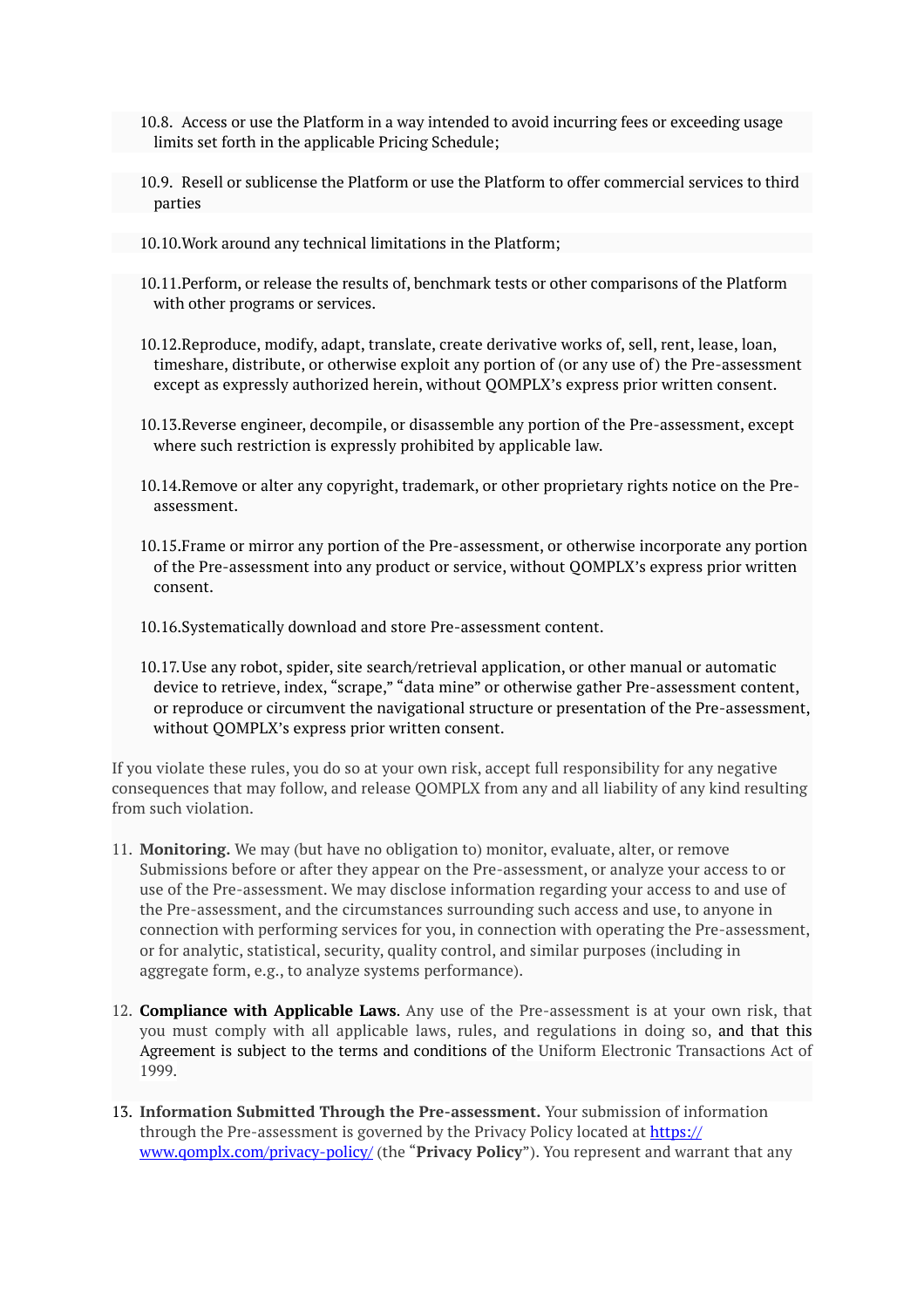information you provide in connection with the Pre-assessment is and will remain accurate and complete, and that you will maintain and update such information as needed.

- 14. **Release Regarding Submissions**. You may make available to third parties certain materials or information (each, a "**Submission**") through or in connection with the Pre-assessment (for example, reports generated by using the Pre-assessment), including through the Preassessment's interactive services or sharing functionality. QOMPLX has no control over and is not responsible for any use or misuse (including any distribution) by any third party of Submissions. If you choose to make any of your personally identifiable or other information publicly available through the Pre-assessment, you do so at your own risk, accept full responsibility for any negative consequences that may follow, and release QOMPLX from any and all liability of any kind for such consequences.
- 15. **What You Own and What You License.** For purposes of clarity, you retain ownership of your Submissions. For each Submission, you hereby grant to us a worldwide, royalty-free, fully paidup, non-exclusive, perpetual, irrevocable, transferable, and fully sublicensable (through multiple tiers) license, without additional consideration to you or any third party, to reproduce, distribute, perform and display (publicly or otherwise), create derivative works of, adapt, modify and otherwise use, analyze, exploit and practice such Submission, in any format or media now known or hereafter developed, and for any purpose (including promotional purposes, such as testimonials).

You represent and warrant that you have all rights necessary to grant the licenses granted in this Section, and that your Submissions, and your provision of them through and in connection with the Pre-assessment, are complete and accurate, and are not fraudulent, tortious, or otherwise in violation of any applicable law or any right of any third party. You further irrevocably waive any "moral rights" or other rights with respect to attribution of authorship or integrity of materials regarding each Submission that you may have under any applicable law under any legal theory.

16. **What We Own and What We License**. We and our suppliers own the Pre-assessment, which is protected by proprietary rights and laws. As between you and us, the Pre-assessment and all non-public information and materials (technical, business, and otherwise) related to the Preassessment (and the use of it), including the Questionnaire Response, are our **Confidential Information**, and you will not use or disclose to third parties Confidential Information, except to the extent necessary to exercise your rights and fulfill your obligations under this Agreement or as required by applicable law.

## All enhancements, improvements, and modifications to and derivative works of the Pre-assessment shall be the sole and exclusive property of QOMPLX.

Our trade names, trademarks, and service marks include the name "QOMPLX," "QOMPLX Government Pre-assessments, LLC," "QOMPLX OS," and any associated logos, marks, and designs. All trade names, trademarks, service marks, logos, and designs on the Pre-assessment not owned by us are the property of their respective owners. You may not use our trade names, trademarks, service marks, logos, or designs in connection with any product or service that is not ours, or in any manner that is likely to cause confusion. Nothing contained on the Pre-assessment should be construed as granting any right to use any trade names, trademarks, service marks, logos, or designs without the express prior written consent of the owner.

We are licensing, not selling, the Pre-assessment and any resulting Pre-Assessment to you. Subject to your compliance with this Agreement, and solely for so long as you are permitted by QOMPLX (and, if applicable, your Organization) to access and use the Pre-assessment, you may use any such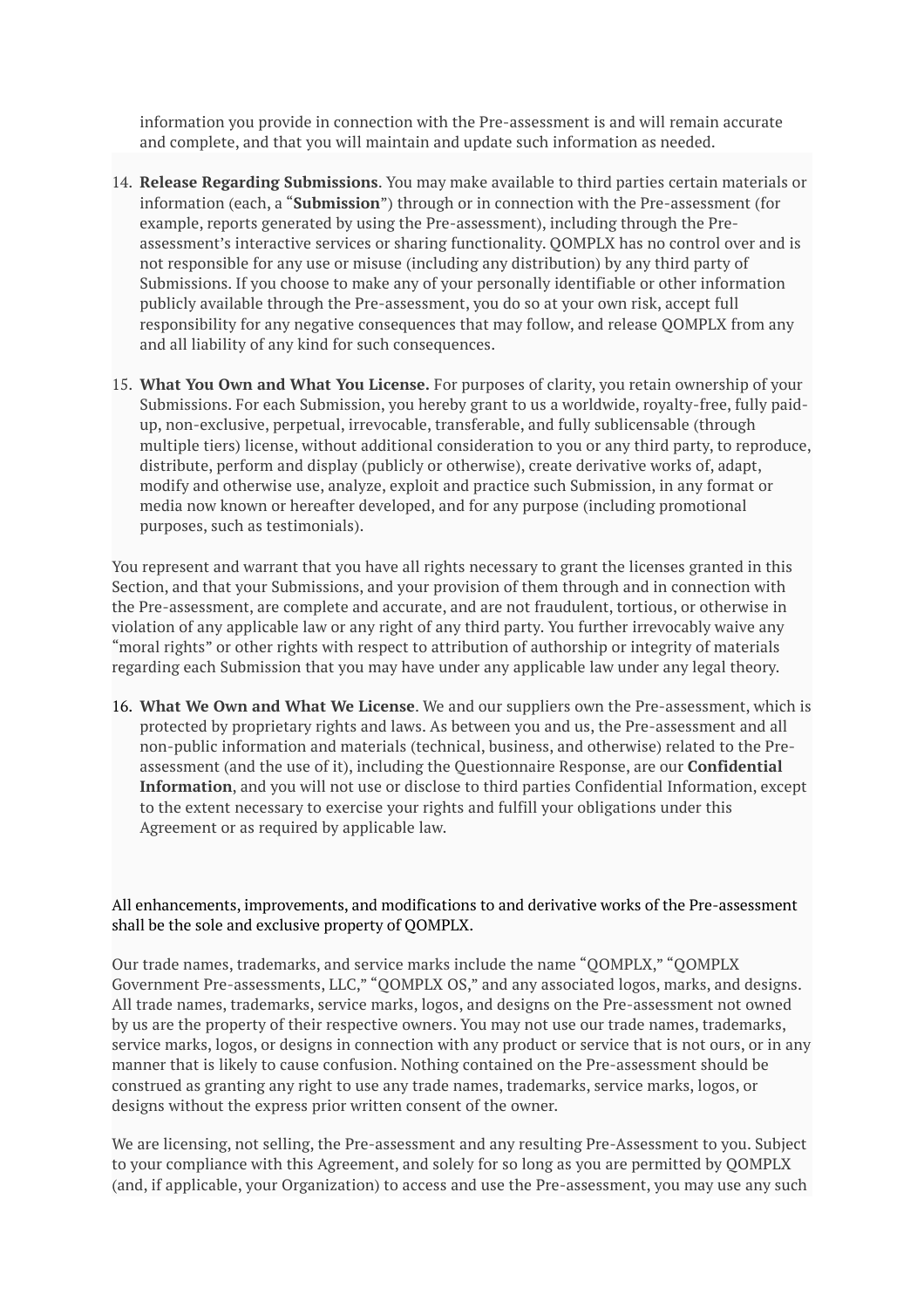portion of the Pre-assessment to which we provide you access under this Agreement, solely for use in accordance with this Agreement. If you fail to comply with any of the terms or conditions of this Agreement, you must immediately cease using the Pre-assessment.

If you provide to us any ideas, proposals, suggestions, or other information or materials ("**Feedback**"), whether related to the Pre-assessment or otherwise, we will own all right, title, and interest in and to the Feedback. You hereby acknowledge and agree that such Feedback is not confidential, and that your provision of such Feedback is gratuitous, unsolicited, without restriction, does not place QOMPLX under any fiduciary or other obligation, and that QOMPLX may use such Feedback at our discretion without the consent of Customer or any End User, with ownership of any derivative Products or Services residing with QOMPLX.

- 17. **Open Source Software.** The Pre-assessment may include open source components, which are licensed for use and distribution by us under applicable open source licenses. Use of these open source components is governed by and subject to the terms and conditions of the applicable open source license.
- 18. **Disclaimer of Warranties.** The Pre-assessment (including any information and materials made available to you in connection with using the Pre-assessment) is not for any third party's benefit. To the fullest extent permitted under applicable law: (a) the Pre-assessment and any products, services, and Third Party Materials are made available to you on an "As Is," "Where Is" and "Where Available" basis, without any warranties of any kind, whether express, implied, or statutory; and (b) QOMPLX disclaims all warranties with respect to the Pre-assessment and any products, services, and Third Party Materials, including the warranties of merchantability, fitness for a particular purpose, non-infringement, title, or arising out of any course of dealing or usage of trade. All disclaimers of any kind (including in this section and elsewhere in this Agreement) are made for the benefit of both QOMPLX and QOMPLX Beneficiaries and their respective partners, principals, directors, officers, employees, agents, representatives, licensors, suppliers, and service providers (collectively, the " **Affiliated Entities**"), and their respective successors and assigns.

While we try to maintain the timeliness, integrity, and security of the Pre-assessment, we do not guarantee that the Pre-assessment is or will remain updated, complete, accurate, correct, or secure, or that access to the Pre-assessment will be uninterrupted. The Pre-assessment may include inaccuracies, errors, and materials that violate or conflict with this Agreement. Additionally, third parties may make unauthorized alterations to the Pre-assessment. If you become aware of any such alteration, contact us at  $\text{legal@OOD}$ . Com with a description of such alteration and its location with respect to the Pre-assessment.

19. **Third Party Materials; Links.** Certain Pre-assessment functionality may make available access to information, products, services, and other materials made available by third parties, including Submissions ("**Third-Party Materials**"), or allow for the routing or transmission of such Third Party Materials, including via links. By using such functionality, you are directing us to access, route, and transmit to you the applicable Third-Party Materials.

We neither control nor endorse, nor are we responsible for, any Third-Party Materials, including the accuracy, validity, timeliness, completeness, reliability, integrity, quality, legality, usefulness, or safety of Third-Party Materials, or any intellectual property rights therein. Certain Third-Party Materials may, among other things, be inaccurate, misleading, or deceptive. Nothing in this Agreement will be deemed to be a representation or warranty by QOMPLX with respect to any Third-Party Materials. We have no obligation to monitor Third Party Materials, and we may block or disable access to any Third-Party Materials (in whole or part) through the Pre-assessment at any time. In addition, the availability of any Third-Party Materials through the Pre-assessment does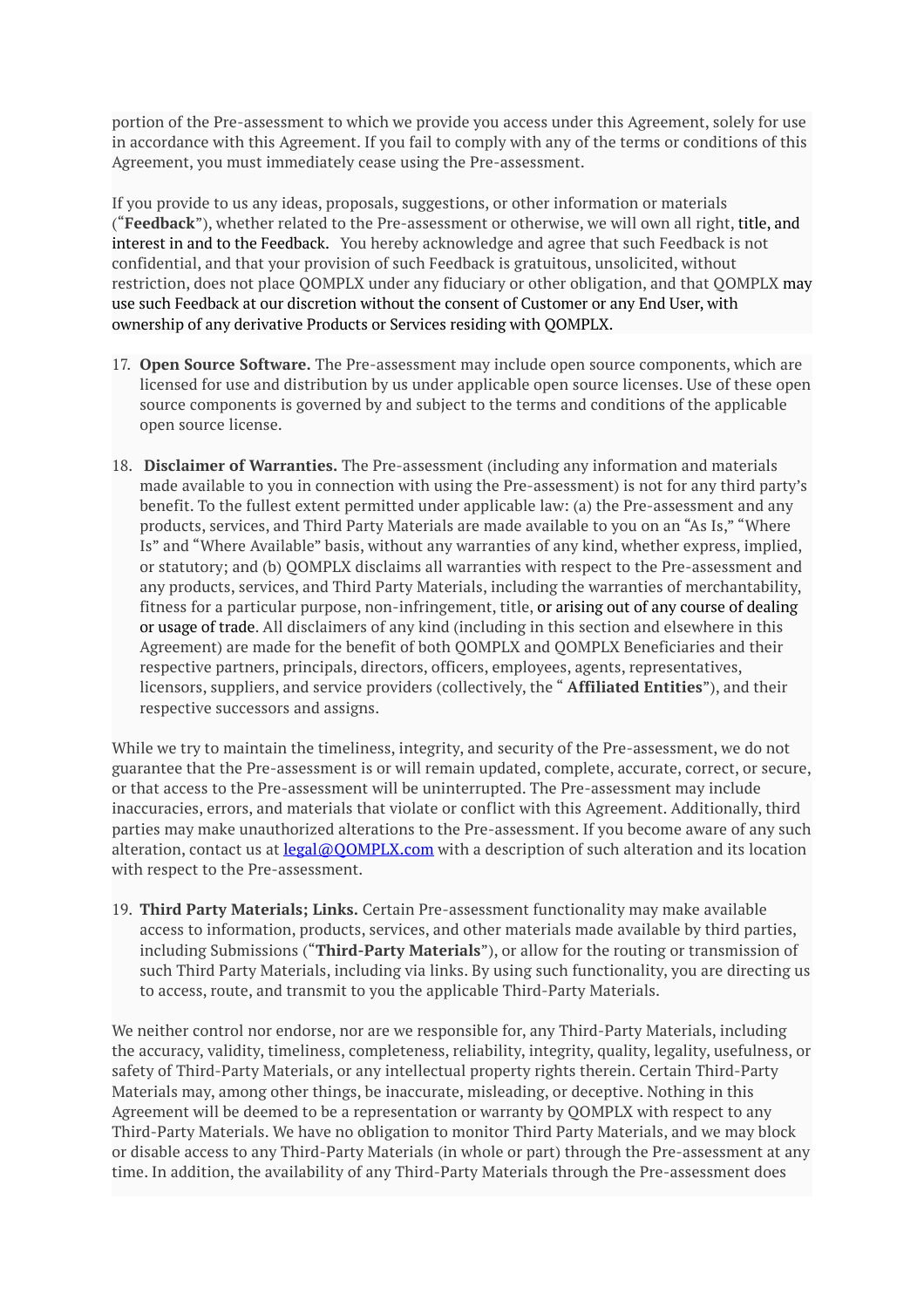not imply our endorsement of, or our affiliation with, any provider of such Third Party Materials, nor does such availability create any legal relationship between you and any such provider. YOUR USE OF THIRD-PARTY MATERIALS IS AT YOUR OWN RISK AND IS SUBJECT TO ANY ADDITIONAL TERMS, CONDITIONS, AND POLICIES APPLICABLE TO SUCH THIRD PARTY MATERIALS (SUCH AS TERMS OF SERVICE OR PRIVACY POLICIES OF THE PROVIDERS OF SUCH THIRD PARTY MATERIALS).

- 20. **Indemnification**. Customer shall indemnify, defend and hold harmless QOMPLX and its employees, officers, directors, and representatives ("**QOMPLX Indemnitees**") from and against any and all Claims brought or asserted by any third party against any QOMPLX Indemnitee related to, resulting from, or arising out of: (a) Customer's Content; or (b) any violation by Customer or End User of any Applicable Laws; provided that QOMPLX: (a) promptly gives written notice of the Claim to Customer (provided that any failure to give such notice will not relieve Customer of its indemnification obligations unless, and only to the extent that, Customer is prejudiced by such failure); (b) gives QOMPLX sole control of the defense and settlement of the Claim (provided that Customer may not settle any Claim unless such settlement unconditionally releases QOMPLX Indemnitees of all liability in connection with such Claim); and (c) provides to Customer, at Customer's cost, all reasonable assistance in connection with such Claim. The QOMPLX Indemnitee may participate, at its own expense, in the defense of any such Claim through counsel of its own choosing.
- **21. Limitation of Liability. To the fullest extent permitted under applicable law: (a) QOMPLX will not be liable for any indirect, incidental, consequential, special, exemplary, or punitive damages of any kind, under any contract, tort (including negligence), strict liability or other theory, including damages for loss of profits, use, or data, loss of other intangibles, loss of security of Submissions (including unauthorized interception by third parties of any Submissions), even if advised in advance of the possibility of such damages or losses; (b) without limiting the foregoing, QOMPLX will not be liable for damages of any kind resulting from your use of or inability to use the Pre-assessment or from any products, services, or Third Party Materials, including from any Virus that may be transmitted in connection therewith; (c) your sole and exclusive remedy for dissatisfaction with the Pre-assessment or any products, services, or Third Party Materials is to stop using the Pre-assessment; and (d) the maximum aggregate liability of QOMPLX for all damages, losses, and causes of action, whether in contract, tort (including negligence) or otherwise, will be the greater of one hundred dollars (\$100) and the total amount, if any, paid by you to QOMPLX to use the Pre-assessment during the twelve (12) month period prior to the claim. All limitations of liability of any kind (including in this section and elsewhere in this Agreement) are made for the benefit of both QOMPLX and the Affiliated Entities, and their respective successors and assigns. In no event shall QOMPLX be liable for any direct or indirect damages arising out of or resulting from any customer's content, recommendations, autonomous actions, third party content, or third party services or for claims made a subject of a legal proceeding against QOMPLX more than two years after any such cause of action first arose.**
- 22. **Governing Law; Arbitration.** This Agreement, and any dispute relating to this Agreement or the subject matter of this Agreement, will be governed by and construed, interpreted, and enforced in accordance with the laws of the Commonwealth of Virginia (but expressly excluding the Uniform Computer Information Transactions Act ("**UCITA**") as enacted in Virginia) without giving effect to any choice of law rule that would cause the application of the laws of any jurisdiction other than the internal laws of the Commonwealth of Virginia (excluding UCITA) and regardless of your location. The parties expressly disclaim the applicability of, and waive any rights based on, the Uniform Computer Information Transactions Act, the Uniform Commercial Code, or the United Nations Convention on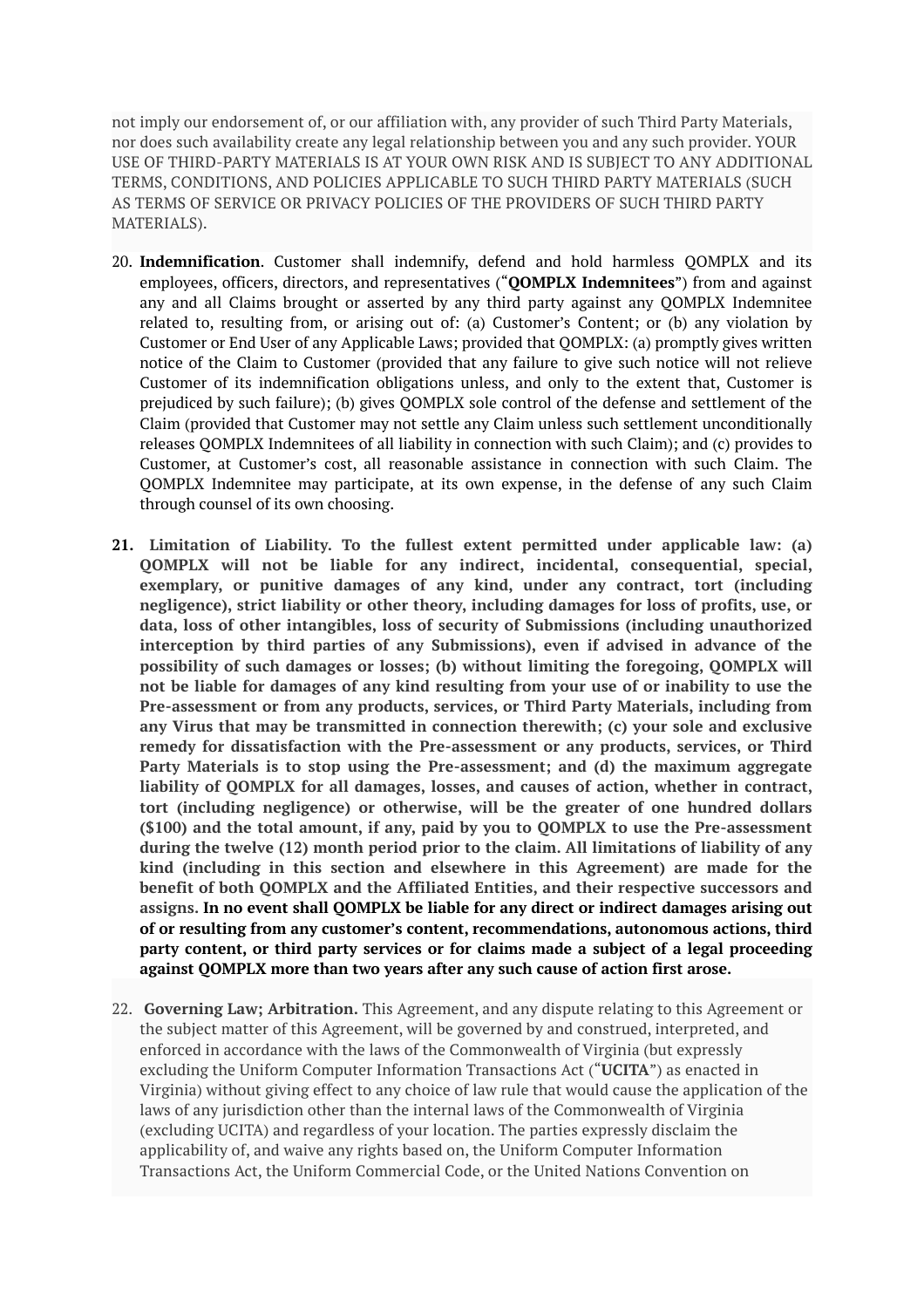Contracts for the International Sale of Goods, however each may be codified or amended. All disputes arising out of or related to this Agreement or the subject matter of this Agreement (including the Pre-assessment and the use thereof) or any aspect of the relationship between you and QOMPLX under this Agreement, whether based in contract, tort, statute, fraud, misrepresentation, or any other legal theory, will be resolved through final and binding arbitration before a neutral panel of three arbitrators instead of in a court by a judge or jury and you agree that QOMPLX and you are each waiving the right to trial by a jury. You agree that any arbitration under this Agreement will take place on an individual basis; class arbitrations and class actions are not permitted and you are agreeing to give up the ability to participate in a class action.

Notwithstanding the foregoing, nothing in this Agreement will preclude either party from seeking equitable relief in a court having jurisdiction. The arbitration will be conducted in accordance with the Rules for Non-Administered Arbitration of the International Institute for Conflict Prevention and Resolution then in effect ("CPR Rules"). The arbitration will be conducted before a panel of three arbitrators selected using the screened process provided for in the CPR Rules. The arbitration panel will have no power to award non-monetary or equitable relief of any sort, or to award damages inconsistent with this Agreement (including Section 14). Judgment on any arbitration award may be entered in any court having jurisdiction. All aspects of the arbitration will be treated as confidential. You acknowledge and agree that any demand for arbitration must be issued within one (1) year from the date that you became aware or should reasonably have become aware of the facts that give rise to QOMPLX's alleged liability and in any event no later than two (2) years after the cause of action accrued.

- 23. **Information or Complaints.** If you have a question or complaint regarding the Preassessment, please send an e-mail to legal@OOMPLX.com. You may also contact us by writing to QOMPLX at 1775 Tysons Blvd, Suite 800, Tysons, VA 22102-4284, or by calling us at 703-995-4199. Please note that e-mail communications will not necessarily be secure; accordingly, you should not include credit card information or other sensitive information in your e-mail correspondence with us. California residents may reach the Complaint Assistance Unit of the Division of Consumer Services of the California Department of Consumer Affairs by mail at 1625 North Market Blvd., Sacramento, CA 95834, or by telephone at (916) 445-1254 or (800) 952-5210.
- 24. **Trade Control Laws.** The Pre-assessment may be subject to applicable export control laws and economic sanctions, including those of the United States and other relevant jurisdictions ("**Trade Control Laws**"). You agree to comply with all applicable Trade Control Laws and you represent, warrant, and covenant as follows: (a) you will not use the Pre-assessment except as authorized by applicable Trade Control Laws; (b) you are not located or ordinarily resident in any country subject to comprehensive U.S. economic sanctions (currently, Cuba, Iran, North Korea, Sudan, Syria, and Crimea (region of Ukraine) ("**Sanctioned Countries**")); (c) you will not access or otherwise use the Pre-assessment from or on behalf of any Sanctioned Country; (d) you are not and are not acting on behalf of a person or entity on any U.S. Government or other applicable restricted party lists; (e) you will not use the Pre-assessment for any end-uses restricted by the U.S. Government; and (f) you will not use the Pre-assessment to store or transfer any data subject to the International Traffic in Arms Regulations or subject to the Export Administration Regulations and controlled at a level other than EAR99/AT.
- 25. **Order of Precedence:** This Agreement shall be comprised of the following elements in the following order of precedence: (1) The Data Processing Addendum; (2) the Quote (including pricing section); and (3) the main body of this Agreement, as may be amended from time to time.